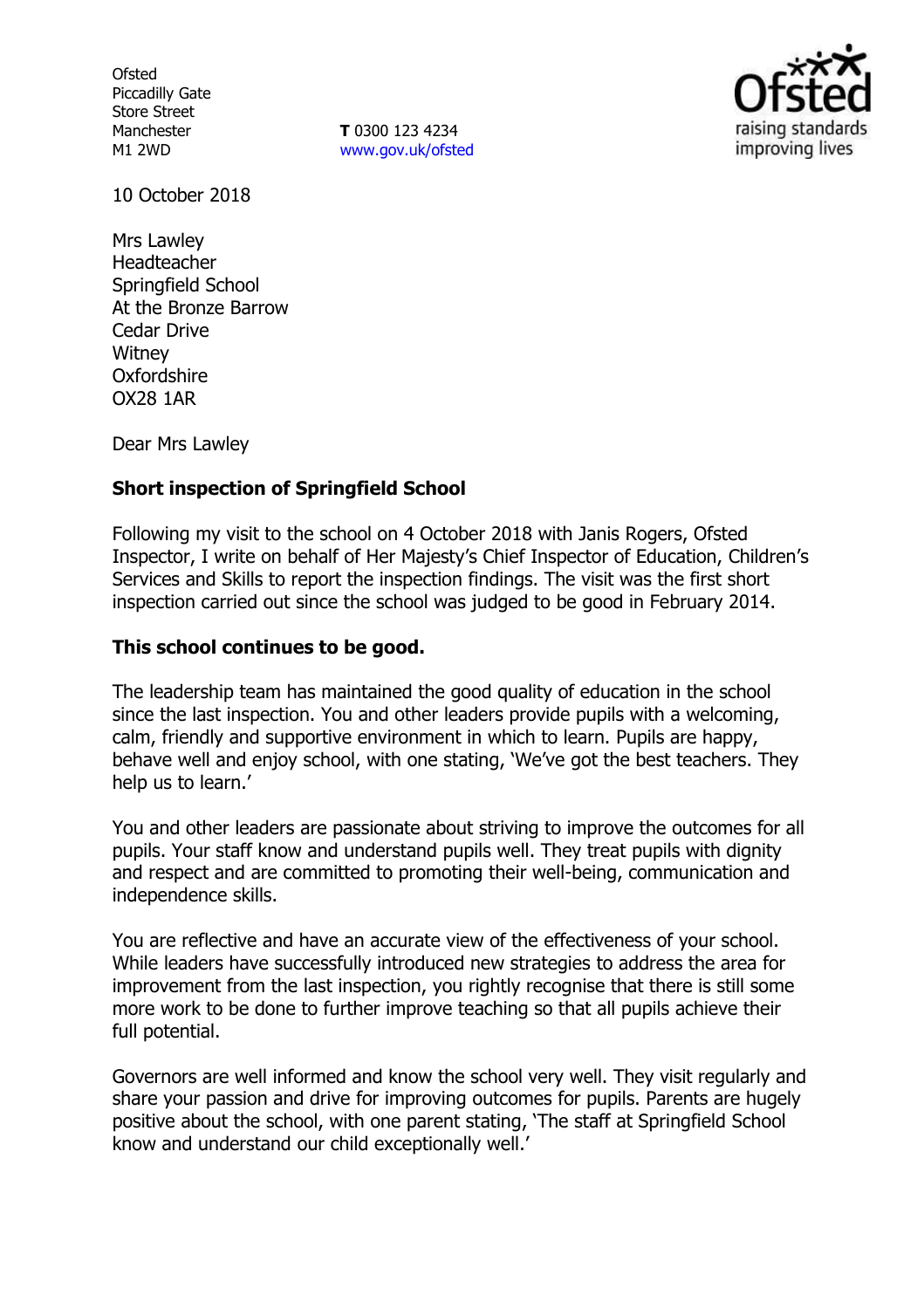

# **Safeguarding is effective.**

Leaders have ensured that all safeguarding arrangements in the school are fit for purpose. Records are thorough and detailed, and you and your staff all have a clear understanding of safeguarding procedures.

You have effective communication systems with outside agencies. These systems, along with your staff's in-depth knowledge of pupils, ensure that any concerns are noticed and acted upon swiftly so that pupils remain safe. Along with other leaders, you ensure that families receive any external support they need as early as possible.

This is a caring, nurturing school. Trusting relationships between staff and pupils enable pupils to feel safe and secure. Pupils are taught how to keep themselves safe, including when online. Parents believe that their children feel safe at school.

# **Inspection findings**

- Activities in lessons are challenging and adapted well to meet the individual needs of pupils. Staff use a range of communication systems effectively to enable pupils to access these activities and understand their work. Pupils have specific personal targets that, while challenging, are realistic. Teachers use these targets well to inform their lesson planning. This approach, along with the strong, positive relationships between staff and pupils, embedded routines and staff's high expectations, result in pupils learning well for the majority of the time in lessons. Your work to ensure that teaching meets the varied needs of individual pupils has been successful. However, you know there is more to do to ensure the use of time in lessons to promote pupils' learning improves further.
- **Pupils make very good progress during their time at the school. You encourage** and support pupils to understand and manage their own behaviour, as well as to take responsibility for their own learning and actions wherever possible. As a result, in addition to academic progress, pupils make very good progress with their behaviour, communication and independence. The integration of pupils alongside the mainstream school peers who they share the site with is a real strength. It helps pupils with their social and emotional development.
- You and other leaders have ensured that the education, health and care plans of your pupils are useful documents which accurately inform the educational and therapeutic input they receive. As a result of this, pupils have accurate personal targets and receive appropriate interventions and support, helping them to make good progress.
- You and other leaders provide pupils with a range of experiences that are adapted to meet their needs and, as a result, pupils enjoy their learning and find the curriculum fun and engaging. Pupils talked to us enthusiastically about the residential trip they had been on, and about the opportunities they have to read to their friends. Your curriculum focuses on life skills and independence. It ensures that pupils are well prepared for their next stage in their lives.